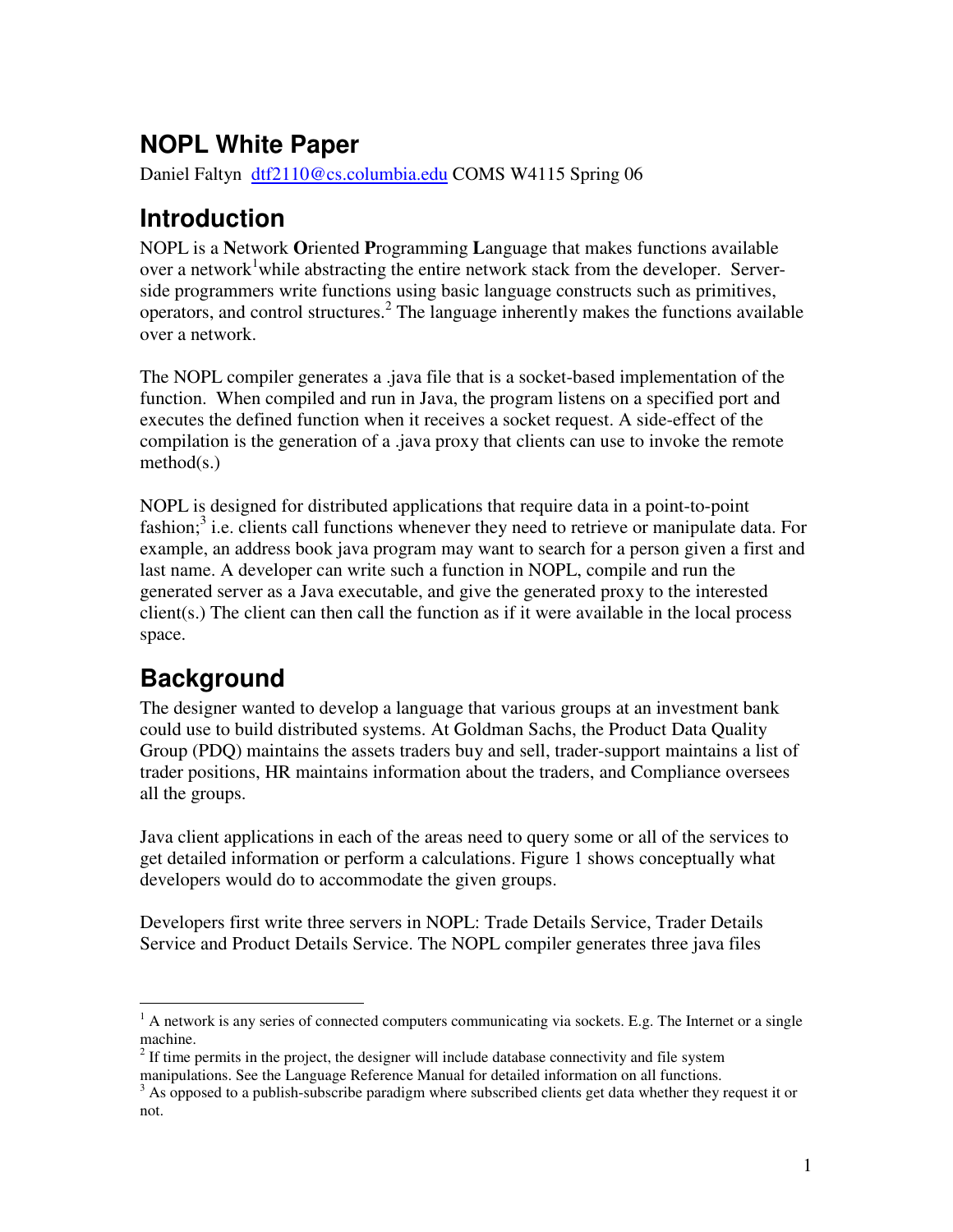labeled "Separate Servers" that when further compiled and run in java, are immediately available on the network.

Client developers can embed any of the needed proxies (indicated with the name '%Proxy' in the diagram) into their proprietary client code.



#### **Figure 1 Example Environment**

With this design implemented in NOPL, three separate groups can remotely access common functions via a common interface with the "Remote calls" abstracted by the NOPL language. 4

# **Goals**

#### *Network Abstraction*

The primary goal of NOPL is to abstract the concept of the network from functional programs. Instead of writing socket based code and defining a protocol for client/server communication, developers define functions with the keyword *network* to make it available in a distributed environment. The following NOPL Hello World program compiled with the NOPL compiler generates a .java file that when compiled into java byte code and executed, listens on a port for requests to call this function.

<sup>&</sup>lt;sup>4</sup> See the Example Code section for a NOPL implementation of this specification.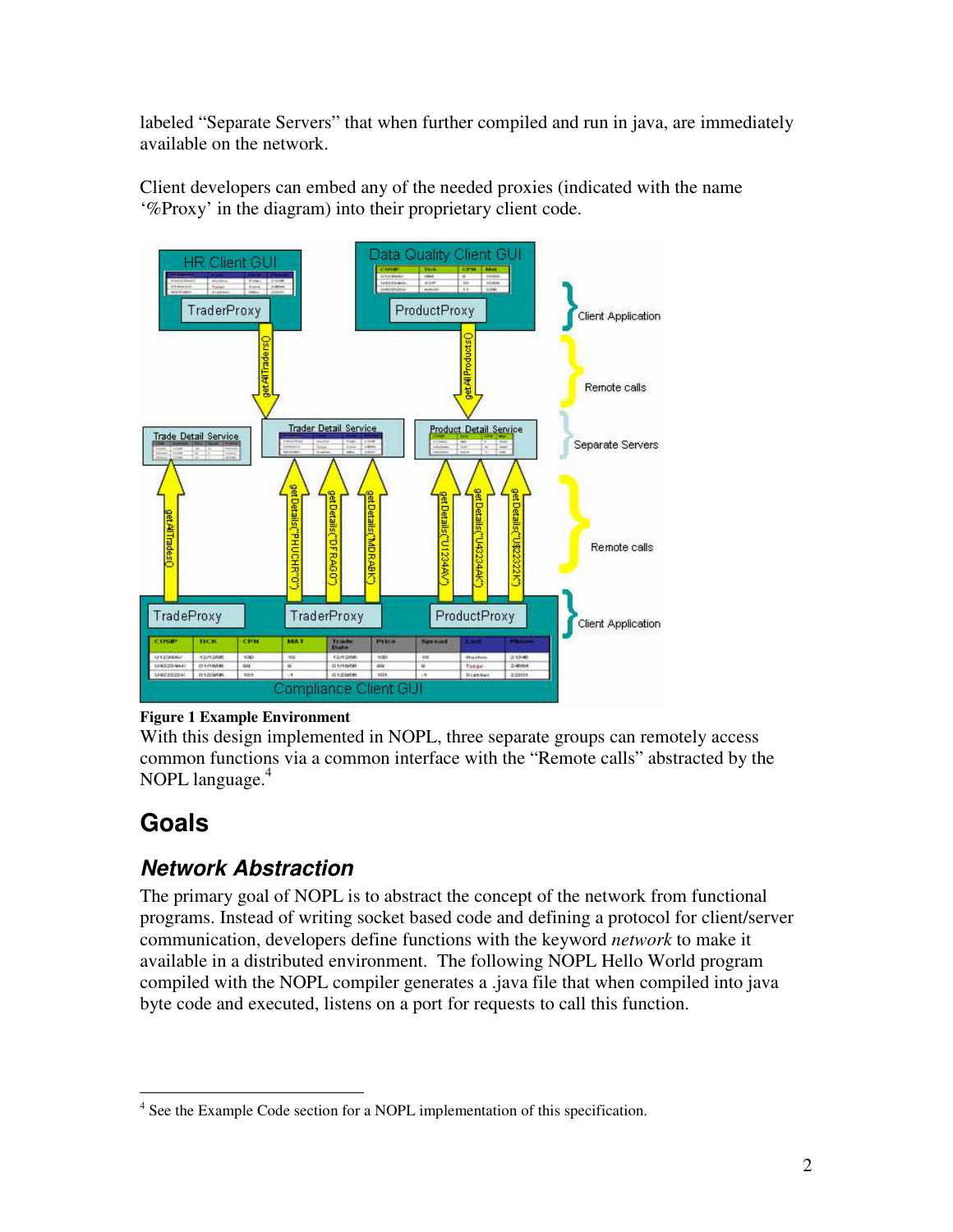```
HelloServer {
          network String helloWorld(String _name) {
               return "Hello " + _name; }
}
```
#### *Easy Access over a Network*

To abstract the network from the client, the NOPL compiler generates a Java proxy that other programs use to call a function. The only hint at network interaction is the Proxy exception the method may throw. The generated API is:

```
public class HelloServiceProxy {
           private HelloServiceProxy() { // private for Singleton impl };
           public HelloServiceProxy getInstance() { // implement as a singleton };
           public static String sayHello(String _name) throws ProxyException { \# impl; };
}
```
And a client uses it as follows:

```
public class MyProgram{
          public static void main(String _args[]) {
            try {
                        String out = HelloServiceProxy.sayHello("Dan");
                        System.out.println(out);
                } catch (ProxyException pe) {
                         //…
                }
            }
          }
}
```
#### *Responsive/Fault Tolerant*

The inherent slowdown of making a remote call over a network verses a local method invocation takes away from the primary goal of network abstraction. To minimize the impact the network has on execution speed, the designer chose UDP as the underlying transport protocol. In general, UDP is the optimal choice since the client and server do not spend time handshaking, dealing with congestion control, or reliability. 5 To compensate for the unreliability of UDP though, the generated proxy classes have basic retry logic.

### *Easy to Learn*

NOPL is a functional language that implements a few basic data types (string, int, double, float, and date,) a few control structures (if/else and for,) a few collection constructs (enumeration and array,) and some basic mathematical operators.

#### *Easy to Optimization*

Since the network is totally abstracted from the server and client developer, the designers can change in the internals of the language to optimize or enhance its behavior without having to change client code. If the designers feel that UDP is too unreliable, he can change the underlying implementation to TCP or even further to a MOM like TIBCO®.

<sup>&</sup>lt;sup>5</sup> For a detailed understanding of why UDP is faster than TCP see [Kurose et al 2005 pp 196-198.]